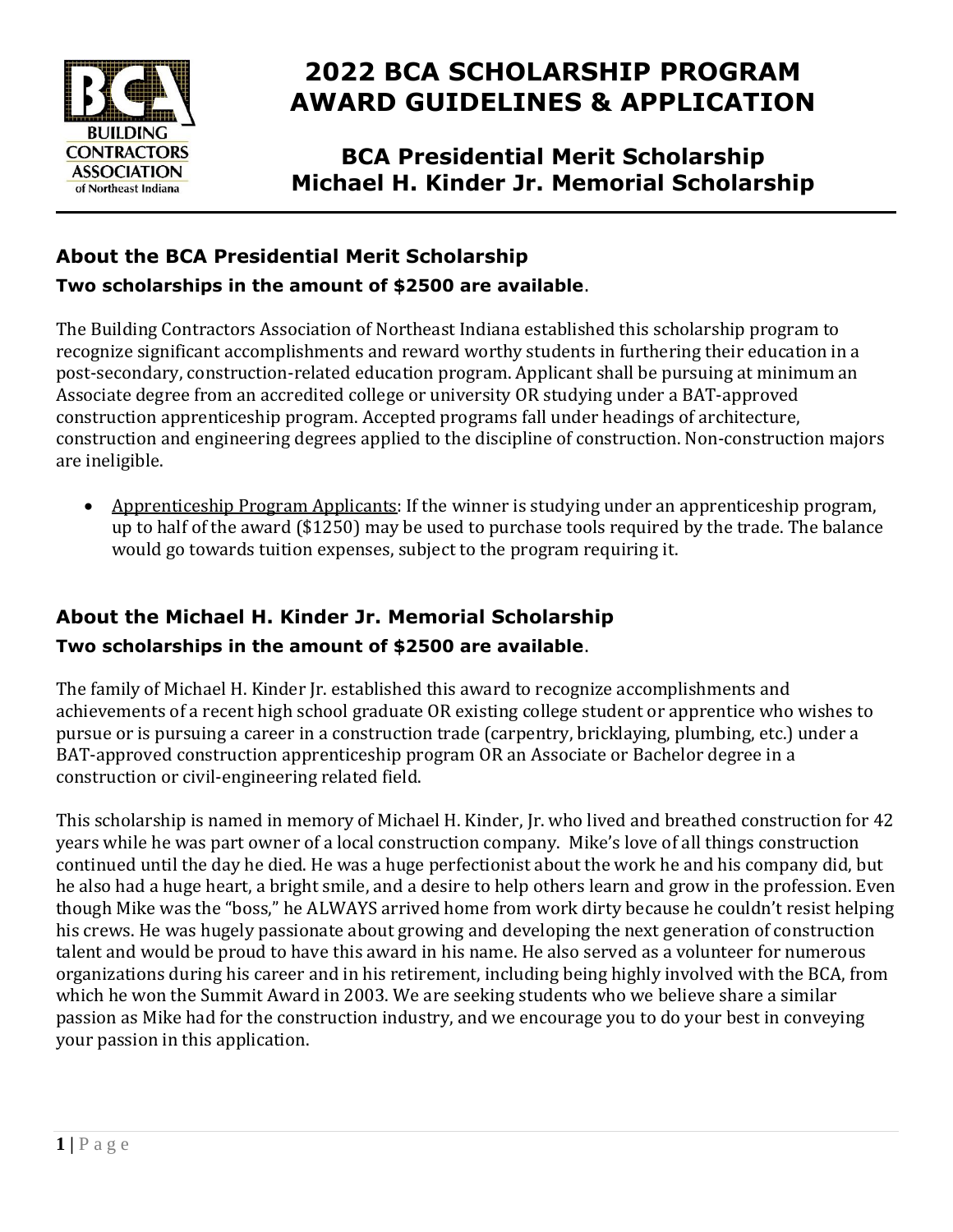• Apprenticeship Program Applicants: If the winner is studying under an apprenticeship program, up to half of the award (\$1250) may be used to purchase tools required by the trade. The balance would go towards tuition expenses, subject to the program requiring it.

### **General Guidelines**

- 1) The BCA Education Committee (the committee) shall serve as the awarding body for both scholarship programs.
- 2) Award amounts may be increased but not decreased at the discretion of the committee based on the number and quality of applications received. Additional scholarships may be awarded solely at the discretion of committee.
- 3) It is the intention that the scholarships shall be awarded annually. However, if there is no candidate that meets the criteria, the committee may hold the funds for the following year when an additional award may be given.
- 4) The scholarship shall be used for tuition or books only; personal expenses are excluded. If the winner is studying under an apprenticeship program, up to half of the award may be used to purchase tools and the balance to go towards tuition expenses.
- 5) Applicant must be an employee of a regular BCA member in good standing or family of a regular BCA member's full-time employee and/or successfully completed the BCA Construction Career Academy. For a current listing of our over 275 members, visit our website at [www.bcafortwayne.org](http://www.bcafortwayne.org/) and on the About BCA tab, click Membership Listing.

### **General Requirements**

- 1) Submit a completed application form by Thursday, March 31, 2022.
- 2) Funds are to be used for the 2022-2023 school year and may not carry forward.
- 3) Submit verification of admission to an accredited construction apprenticeship program or to a college construction-related degree program.
- 4) Submit a current college transcript if currently attending college.
- 5) Applicants entering college for the first time in 2022 shall submit the following with their application:
	- Certified school attendance records for four years of high school.
	- Certified grade transcripts for four years of high school.
- 6) Hold a current minimum GPA of 2.0 out of 4.0 (or equivalent)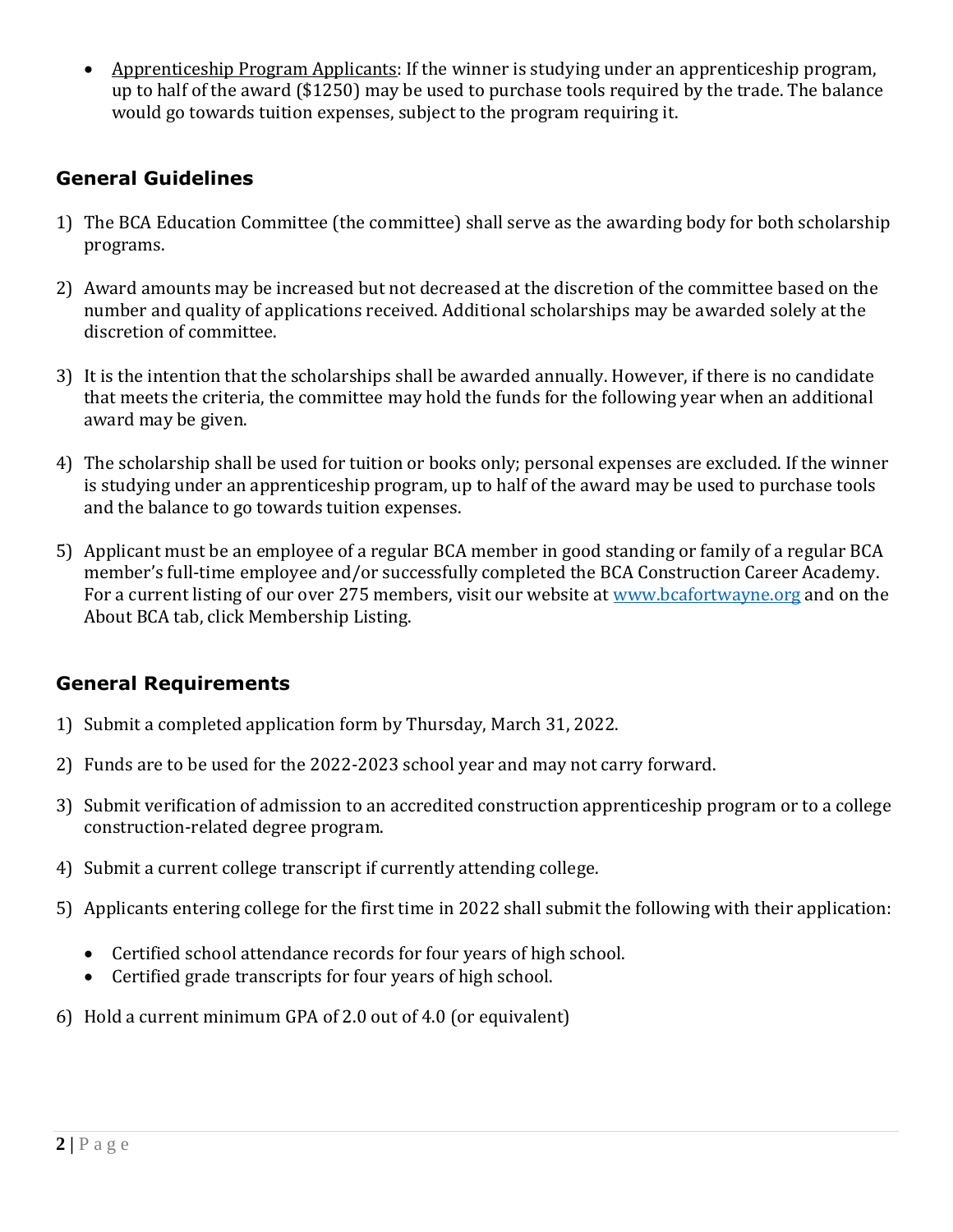### **Requirement – BCA Presidential Merit Scholarship**

For Merits under Section #3 on the application, detail specific accomplishments or involvement that helps qualify you for future leadership and responsibility. Specifically, the committee will be looking for attributes in one or more of these areas:

- Extracurricular Activities
- School Activities
- Special Academic Achievements
- Volunteering in Charitable Organizations
- Construction Background or Experience
- Ambitions & Personal Goals Outside of Your Career Goals

### **Requirements – Michael H. Kinder Jr. Memorial Scholarship**

- 1) Applicant must be a recent (within the last five years) high school graduate OR a current college student or apprentice.
- 2) For Passion under Section #3 on the application, provide an essay (150 words or less) clearly conveying your passion for your chosen field. As mentioned, we are seeking students who we believe share a similar passion as Mike had for the construction industry, and we encourage you to do your best in describing the "how" and the "why" you chose to go into this field.

### **Selection**

All applications will be reviewed by the BCA Education Committee. Only those applicants who submit all required information as listed above will be given consideration.

The committee may request personal interviews of top applicants to determine merits of the individuals and to help in final selection of the award recipient.

Determination of award, interpretation of these guidelines, and disbursement of funds is at the sole discretion of the committee. The winner will be notified via certified mail by May 16, 2022.

If you have any questions regarding the requirements or application process, please contact the Building Contractors Association at 260 483-9596. Electronic submissions will be accepted via e-mail as one PDF document containing the application and all required attachments. Multiple PDFs are not permitted. Completed applications are to be emailed, mailed, or delivered to the following:

#### **BCA Education Committee 536 West Cook Road | Fort Wayne, IN 46825 Email: mail@bcafortwayne.org** *(multiple PDFs are not accepted – one file please)*

#### **COMPLETED APPLICATION MUST BE RECEIVED AT THE BCA OFFICE NOT LATER THAN MARCH 31, 2022.**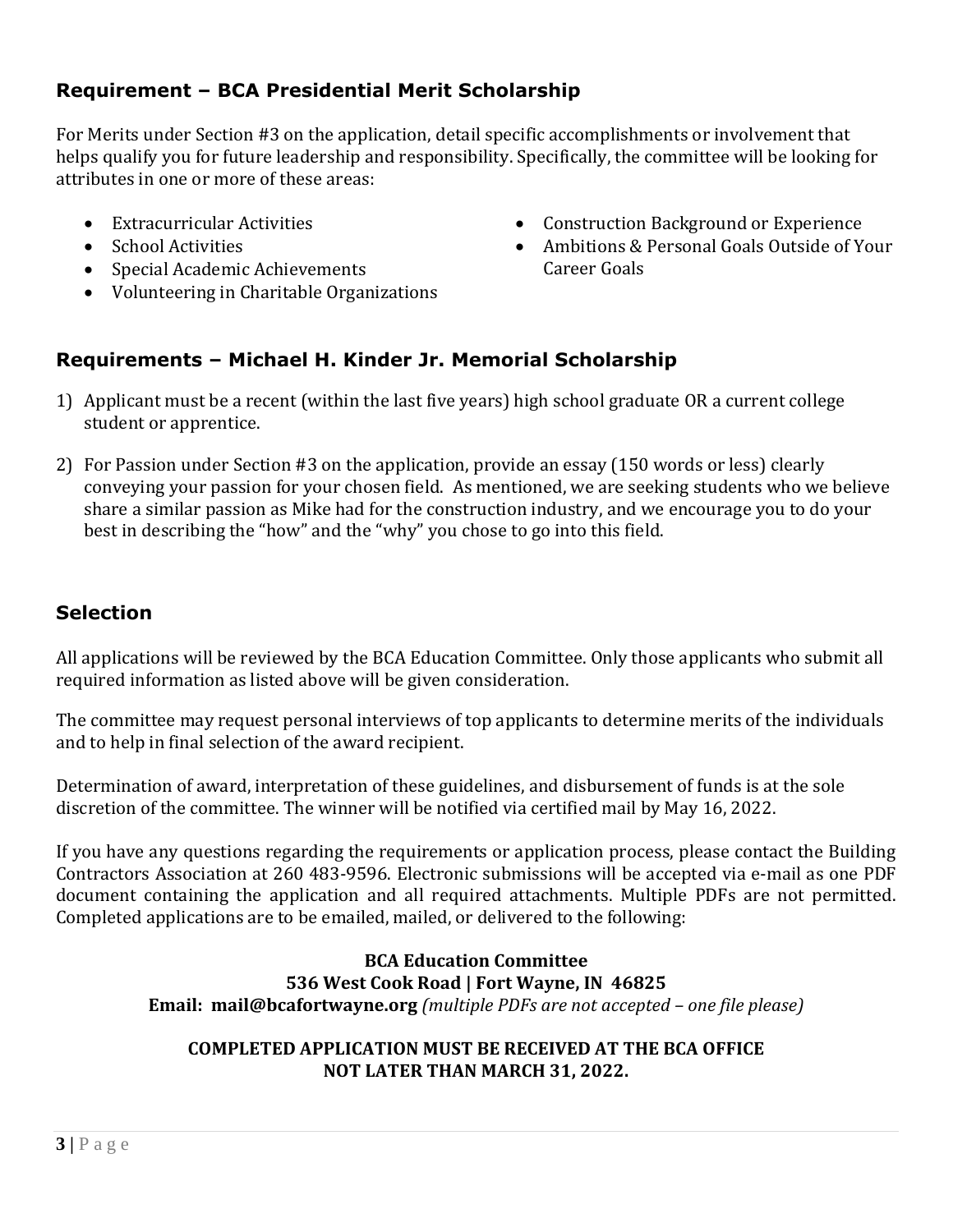### **2022 BCA SCHOLARSHIP APPLICATION**

#### **I am applying for:**

BCA Presidential Merit Scholarship - Two \$2500 Awards Available Michael H. Kinder Jr. Memorial Scholarship - Two \$2500 Awards Available Both

#### **APPLICANT INFORMATION**

|                               |                                   |                  | Date:<br><u> 1980 - John Harry Harry Harry Harry Harry Harry Harry Harry Harry Harry Harry Harry Harry Harry Harry Harry H</u> |  |  |  |
|-------------------------------|-----------------------------------|------------------|--------------------------------------------------------------------------------------------------------------------------------|--|--|--|
| (First)                       | (Middle Initial)                  | (Last Name)      |                                                                                                                                |  |  |  |
|                               |                                   |                  |                                                                                                                                |  |  |  |
|                               | (Number and Street)               | (City)           | (State)<br>(Zip)                                                                                                               |  |  |  |
|                               | Telephone # _____________________ |                  |                                                                                                                                |  |  |  |
|                               | Social Security #XXX-XX-_________ |                  | Date of Birth $\frac{1}{\sqrt{1-\frac{1}{2}}}$                                                                                 |  |  |  |
| <b>Scholastic Background:</b> |                                   |                  |                                                                                                                                |  |  |  |
| • High School                 |                                   | Year(s) Attended | <b>Graduation Date</b>                                                                                                         |  |  |  |
|                               |                                   |                  |                                                                                                                                |  |  |  |
| $\bullet$ College             |                                   | Year(s) Attended | <b>Expected Graduation Date</b>                                                                                                |  |  |  |
|                               |                                   |                  |                                                                                                                                |  |  |  |
| • Apprenticeship Program      |                                   | Year(s) Attended | <b>Completion Date</b>                                                                                                         |  |  |  |
|                               |                                   |                  |                                                                                                                                |  |  |  |

If you are graduating from high school in 2022, list the colleges or BAT-approved construction apprenticeship programs that you have applied for at this time.

|                                                                                 | $\bigcap$ Accepted $\bigcap$ Rejected $\bigcap$ Pending |  |
|---------------------------------------------------------------------------------|---------------------------------------------------------|--|
|                                                                                 | Accepted Rejected Pending                               |  |
|                                                                                 | Accepted Rejected Pending                               |  |
| Did you successfully complete the BCA Construction Career Academy while in high |                                                         |  |

school?  $\Box$  Yes  $\Box$  No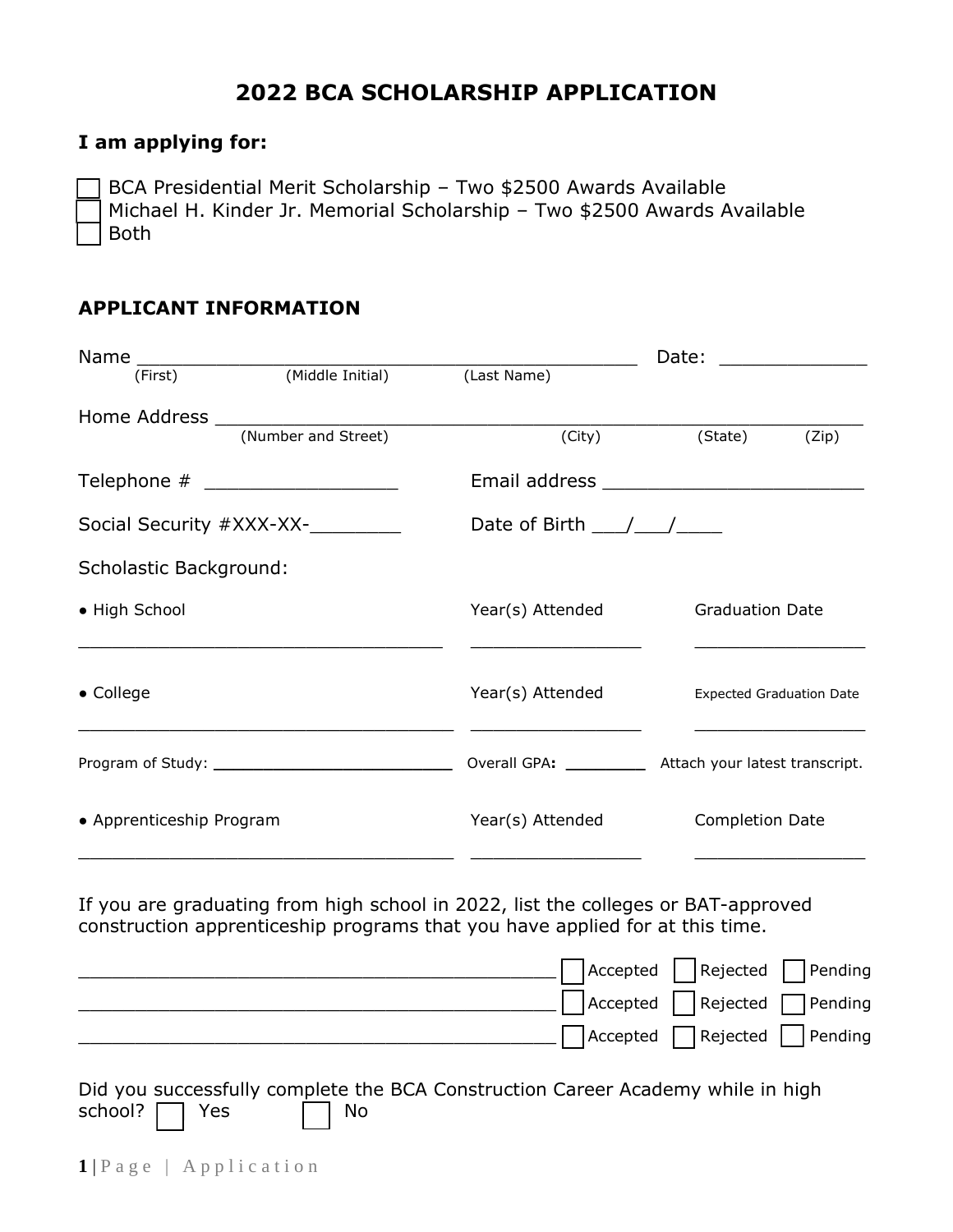| Are you Employed?                                                                                                        | Yes | <b>No</b> |  |  |
|--------------------------------------------------------------------------------------------------------------------------|-----|-----------|--|--|
|                                                                                                                          |     |           |  |  |
| If you are not employed by a BCA member, list the qualifying relationship(s) you have<br>to an employee of a BCA member: |     |           |  |  |
|                                                                                                                          |     |           |  |  |
|                                                                                                                          |     |           |  |  |
|                                                                                                                          |     |           |  |  |

## **ESSAY SECTIONS**

#### *Attach additional sheets as needed for these sections.*

**Section 1**: Provide an essay of at least 250 words in length that clearly conveys your educational and career goals.

**Section 2**: Provide any other reasons why you should be considered for this award which are not covered in the other sections.